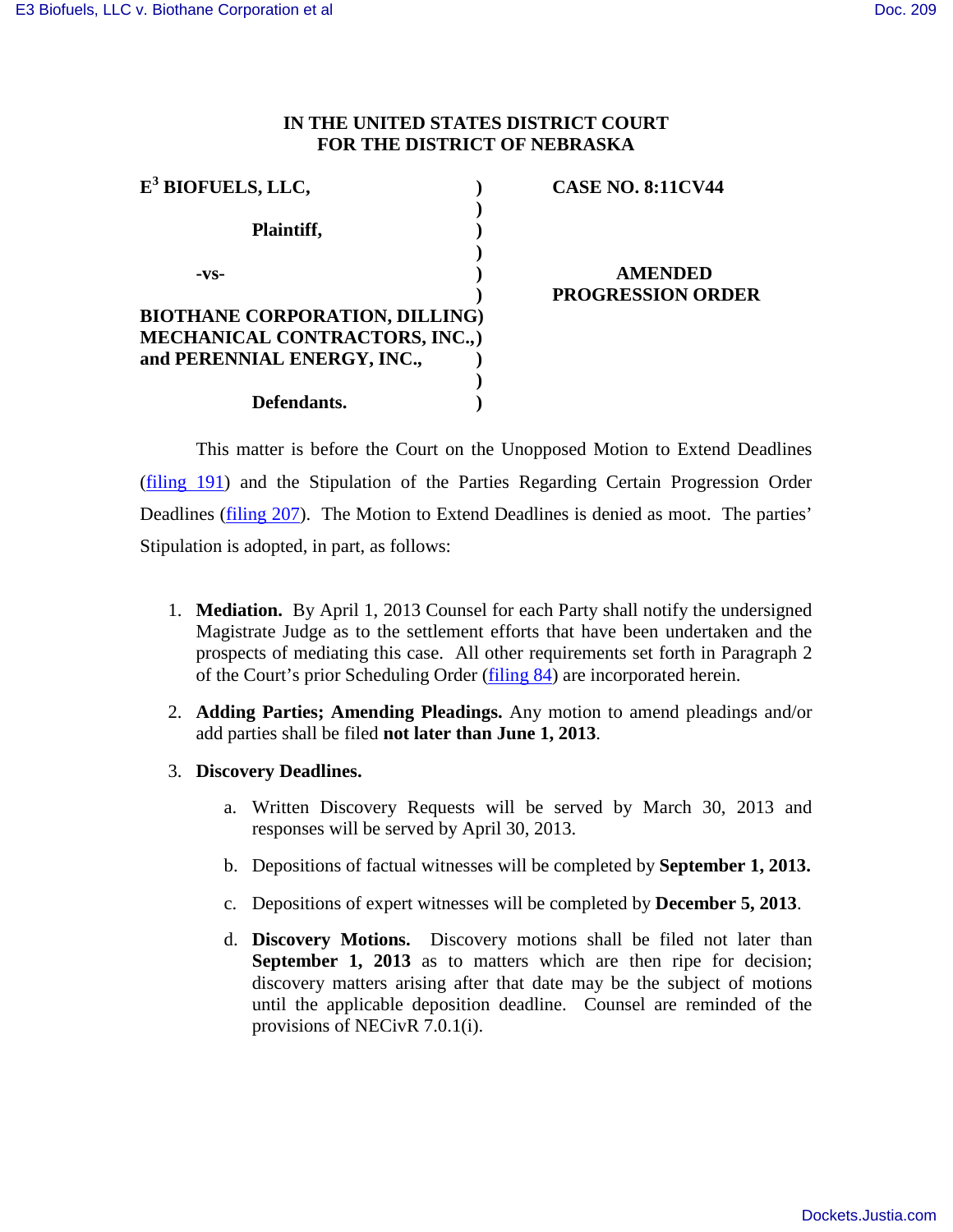### 4. **Expert Witnesses.**

- a. No later than **September 7, 2013,** Plaintiff shall serve opposing parties with the statement required by Fed. R. Civ. P. 26(a)(2).
- b. No later than **October 15, 2013**, Defendants shall serve opposing parties with the statement required by Fed. R. Civ. P. 26(a)(2).
- c. If necessary to refute the disclosed opinions of an expert witness of an opponent, Plaintiff may disclose additional expert witnesses not later than **November 15, 2013,** provided that Plaintiff provides all of the information described in Fed. R. Civ. P.  $26(a)(2)$  at that time.
- 5. **Motions in Limine.** All motions in limine, including *Daubert* motions, shall be filed on or before **December 10, 2013.**

### 6. **Dispositive Motions:**

 $\overline{a}$ 

- a. **Motions to Dismiss for Lack of Jurisdiction.** Motions to dismiss for lack of jurisdiction will be filed by **September 15, 2013**.
- b. **Motions of Summary Judgment.** Motions for summary judgment shall be filed not later than **December 10, 2013**. *See* NECiv R 56.1 and 7.0.1.
- 7. **Pretrial Disclosures.** Pursuant to Fed. R. Civ. P. 26(a)(3), each party shall serve opposing counsel and file a redacted version as applicable with the following information regarding the evidence it may present at trial other than solely for impeachment purposes as soon as practicable but not later than the date specified:
	- **a. Nonexpert Witnesses On or before January 15, 2014:** The name address and telephone number<sup>[1](#page-1-0)</sup> of each witness, separately identifying those whom the party expects to present and those whom the party may call if the need arises.
	- **b. Deposition Testimony and Discovery** The designation of discovery testimony and discovery responses intended to be utilized at trial is not required for this case. Motions to require such designations may be filed not later than fifteen (15) days prior to the applicable deposition deadline.
	- **c. Trial Exhibits On or before January 15, 2014:** A list of all exhibits it expects to offer by providing a numbered listing and permitting examination of such exhibits, designating on the list those exhibits it may offer only if the need arises.

<span id="page-1-0"></span><sup>&</sup>lt;sup>1</sup> In accordance with the E-Government Act, counsel shall, on witness lists, exhibits, and other disclosures and/or *documents filed with the court*, redact Social Security numbers, home addresses, telephone numbers, and other personally identifying information of witnesses, but shall serve an unredacted version on opposing parties. See NECivR 5.0.3.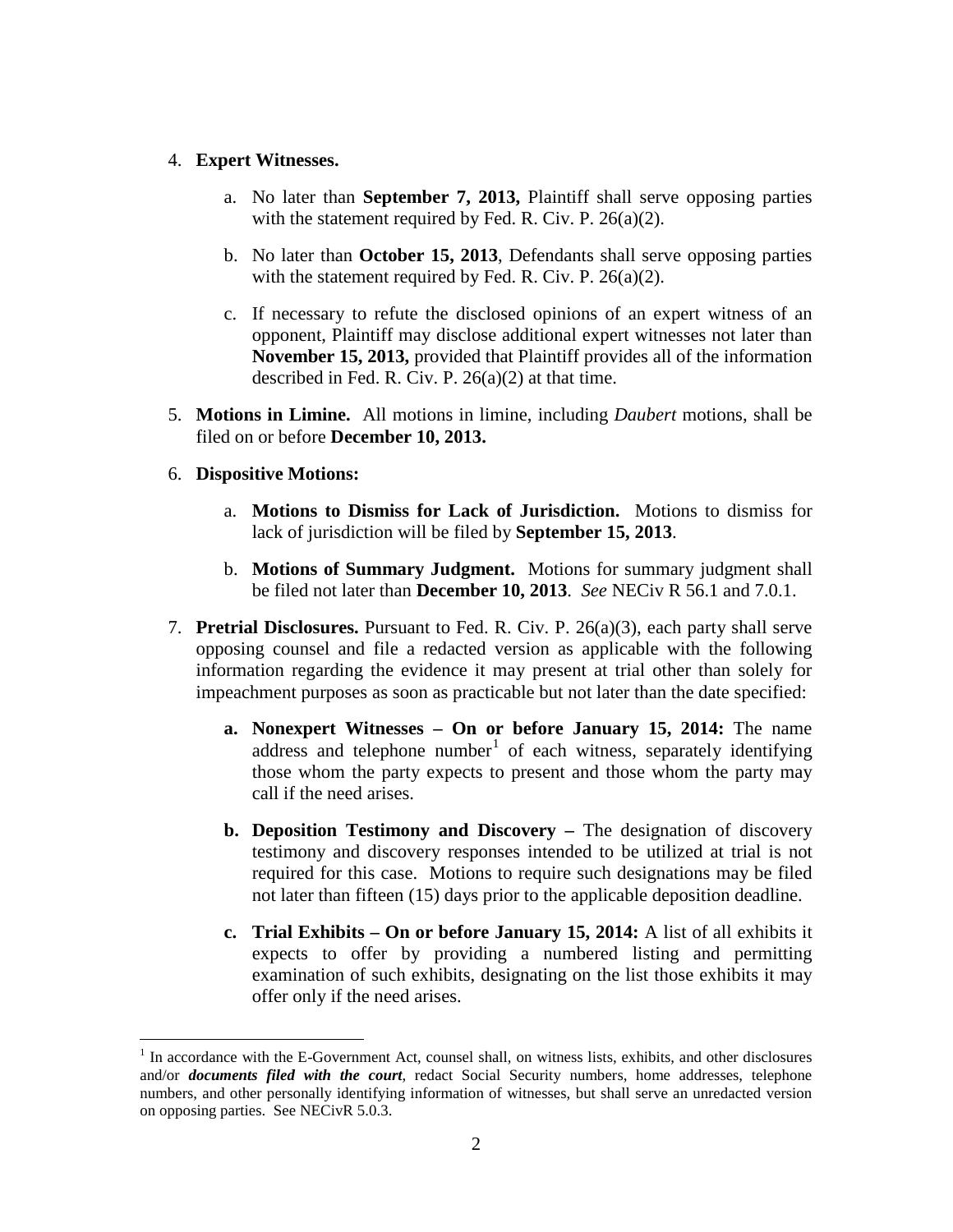- **d. Waiver of Objections.** Any and all objections to the use of the witnesses, deposition testimony, discovery responses, or exhibits disclosed pursuant to the above subparagraphs, including any objection pursuant to Fed. R. Civ. P. 32(a) that a deponent is available to testify at the trial, shall be made a part of the pretrial order. Failure to list objections (except those under Fed. R. Evid. 402 and 403) is a waiver of such objections, unless excused by the court for good cause shown.
- 8. The **Final Pre-trial Conference** with the undersigned magistrate judge is set for **January 27, 2014 at 10:00 a.m.,** in chambers, 111 South 18<sup>th</sup> Plaza, Suite 2210, Roman L. Hruska United States Courthouse, Omaha, Nebraska. The final pretrial conference shall be attended by lead counsel for represented parties. Counsel shall complete prior to the pretrial conference, all items as directed in NECivR 16.[2](#page-2-0).<sup>2</sup> By the time of the pretrial conference, full preparation for trial shall have been made so that trial may begin immediately thereafter. The pre-trial conference will include a discussion of settlement, and counsel shall be prepared through investigation, discovery and communications with clients and insurers, if any, to discuss fully the subject of settlement, including realistic expectations about liability, obstacles to agreement, offers made, and offers which can be made at the conference. Counsel shall be prepared to make additional offers or proposals for settlement on behalf of their clients at the pretrial conference, and counsel shall be prepared to make or opine on recommendations for further negotiations and conferences.

### 9. **Mediation and Settlement:**

- a. If the parties intend to mediate their dispute, **notice of the mediation** shall be given to the staff of the magistrate judge's office. The filing of a mediation reference order will terminate pending motions, without prejudice to refilling. If the mediation is not successful, the moving party may reinstate such a motion by filing a written notice to that effect, and the other parties may respond in accordance with the local rules, regarding the date of the notice as reinstating the response/reply time that remained as of the date the mediation reference order was filed.
- b. Not later than two weeks prior to trial, plaintiff or plaintiff's counsel shall serve on defendant or defendant's counsel a written, updated settlement proposal. Defendant or defendant's counsel shall respond in writing to such proposal not later than one week before trial.
- c. **Notice of settlement** shall be given to the trial judge's office as soon as practicable but in any event in time to avoid summoning a jury. If a case settles and notice of settlement is not given in sufficient time to avoid summoning a jury, assessment of jury costs may – and normally will- be made against a party and/or counsel for one or more of the parties. For

<span id="page-2-0"></span><sup>&</sup>lt;u>.</u>  $2$  All personal information should be redacted from the public version of the order and/or attachments filed with the Clerk. See NECivR 5.0.3.